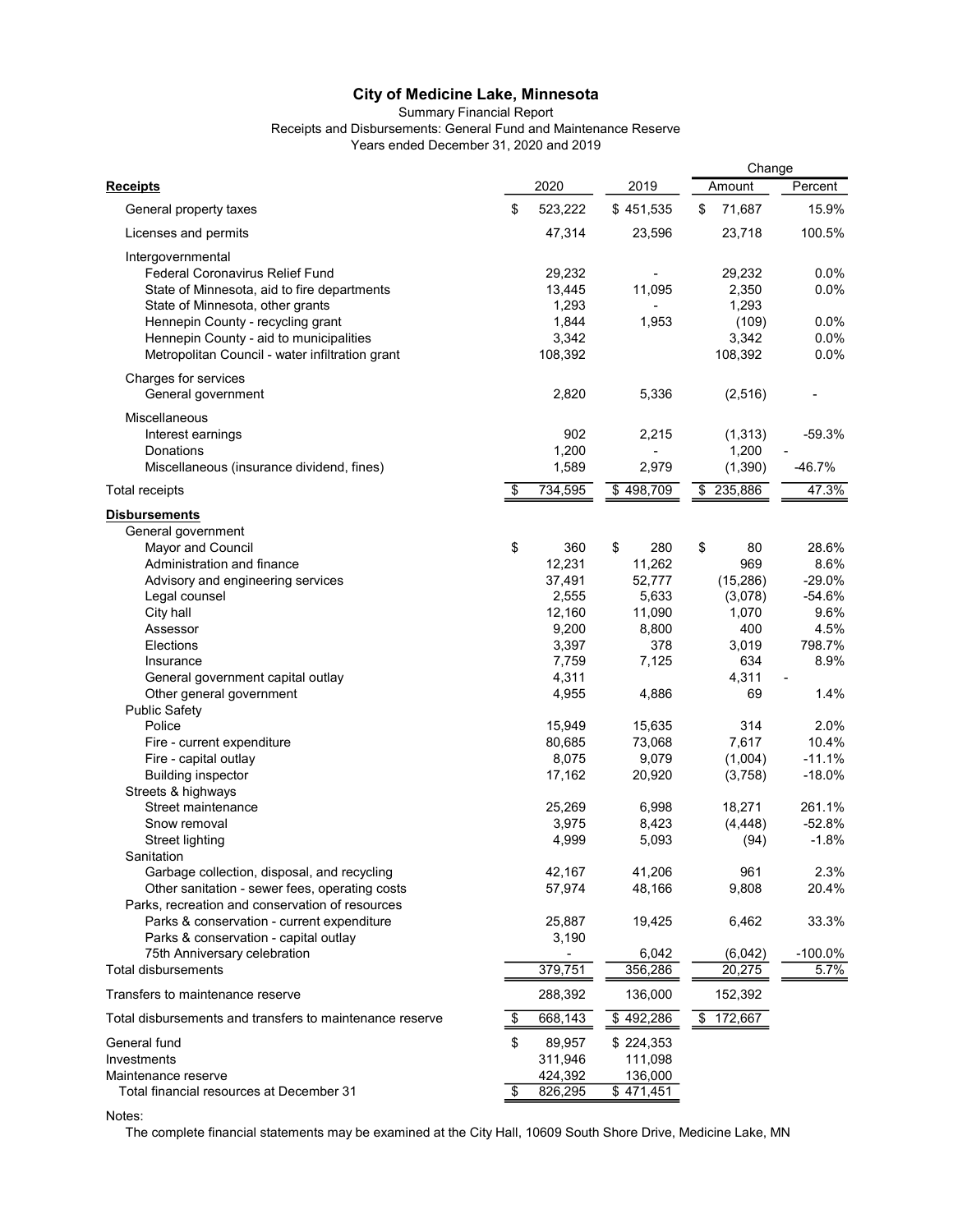Schedule of Payments Issued: Summary by Payee For the year ended December 31, 2020

| Mayor, council and officers           |           | Materials, supplies and services, continued     |        |
|---------------------------------------|-----------|-------------------------------------------------|--------|
| Garberg, Jack                         | \$<br>120 | <b>Neutgens Companies</b>                       | 3,975  |
| Halvorsen, Richard                    | 3,600     | Northern States Power Company                   | 6,994  |
| Hauble, Joshua                        | 1,254     | <b>Omann Contracting</b>                        | 6,050  |
| Johnson, Steve                        | 75        | Plymouth, City of                               | 18,704 |
| Kile, Craig                           | 480       | Prestige Safety LLC                             | 768    |
| Klar, Chris                           | 3,600     | Pro Hydro-Testing                               | 880    |
| Pauly, Nancy                          | 480       | Randy's Environmental Services                  | 42,168 |
| Shaffer, Constance S.                 | 120       | <b>Rapit Printing</b>                           | 1,758  |
| Tomczik, Ronald                       | 120       | Reliakor Services, Inc.                         | 4,329  |
|                                       |           | Seamans, Tiffany                                | 1,100  |
| Materials, supplies and services      |           | Short Elliott Hendrickson, Inc.                 | 3,587  |
| Active911, Inc.                       | 548       | <b>Slack Painting</b>                           | 7,500  |
| <b>Allied Medical Training</b>        | 4,293     | <b>United States Treasury</b>                   | 2,037  |
| Bachmans Inc.                         | 731       | W.S. Darley & Co.                               | 2,846  |
| <b>Bloomington Custom Embroidery</b>  | 1,446     | Wiegner, Maureen                                | 895    |
| CenterPoint Energy                    | 2,569     | Xtreme Climbing Tree Service                    | 1,700  |
| Chestnut Cambronne PA                 | 2,555     | All others less than \$500 annually             | 5,471  |
| Customized Fire Rescue Training Inc.  | 2,740     |                                                 |        |
| Derek Nikko Excavating, Inc.          | 4,402     | <b>Capital outlay</b>                           |        |
| ECM Publishers, Inc.                  | 2,380     | <b>Emergency Response Solutions</b>             | 8,075  |
| Ehlers, Inc.                          | 2,000     | <b>Flagship Recreation</b>                      | 3,190  |
| Emergency Apparatus Maintenance, Inc. | 7,777     | Flare Heating & Air Conditioning                | 875    |
| <b>Emergency Response Solutions</b>   | 1,229     | Garberg, Jack                                   | 734    |
| Flare Heating & Air Conditioning      | 1,227     | <b>AK Consulting</b>                            | 2,702  |
| <b>FOCUS ENGINEERING</b>              | 3,851     |                                                 |        |
| <b>Fresh Start Wallcovering</b>       | 3,000     |                                                 |        |
| Gopher State Sealcoat, Inc.           | 4,485     |                                                 |        |
| Greenfield Products, LLC              | 717       |                                                 |        |
| Halvorsen, Richard                    | 1,708     | Other expenditures and special project          |        |
| <b>Hedberg Supply</b>                 | 1,033     | Bassett Creek Water Mgt. Commission             | 3,975  |
| Heim, Chris                           | 998       | League of MN Cities Ins. Trust                  | 7,759  |
| Henn. Co. Info. Tech Dept.            | 7,747     | M.L.F.F.R.A. Special Fund (firefighter pension) | 33,445 |
| Hennepin County Assessor              | 9,200     |                                                 |        |
| Hennepin County Sheriff               | 15,949    |                                                 |        |
| Hoisington                            | 27,965    |                                                 |        |
| <b>Holiday Companies</b>              | 605       |                                                 |        |
| Jefferson Fire & Safety               | 678       |                                                 |        |
| K.L.A.R.S. Inc.                       | 32,593    |                                                 |        |
| League of Minnesota Cities            | 564       |                                                 |        |
| Lentz, Paul                           | 2,006     |                                                 |        |
| Macqueen Emergency                    | 1,893     |                                                 |        |
| Metro West Inspection Services, Inc.  | 12,466    |                                                 |        |
| Metro. Council Environmental Services | 34,557    |                                                 |        |
| Meyer, Joyce                          | 1,257     |                                                 |        |
| MN Dept. Of Labor and Industry        | 1,217     |                                                 |        |

Total \$ 379,751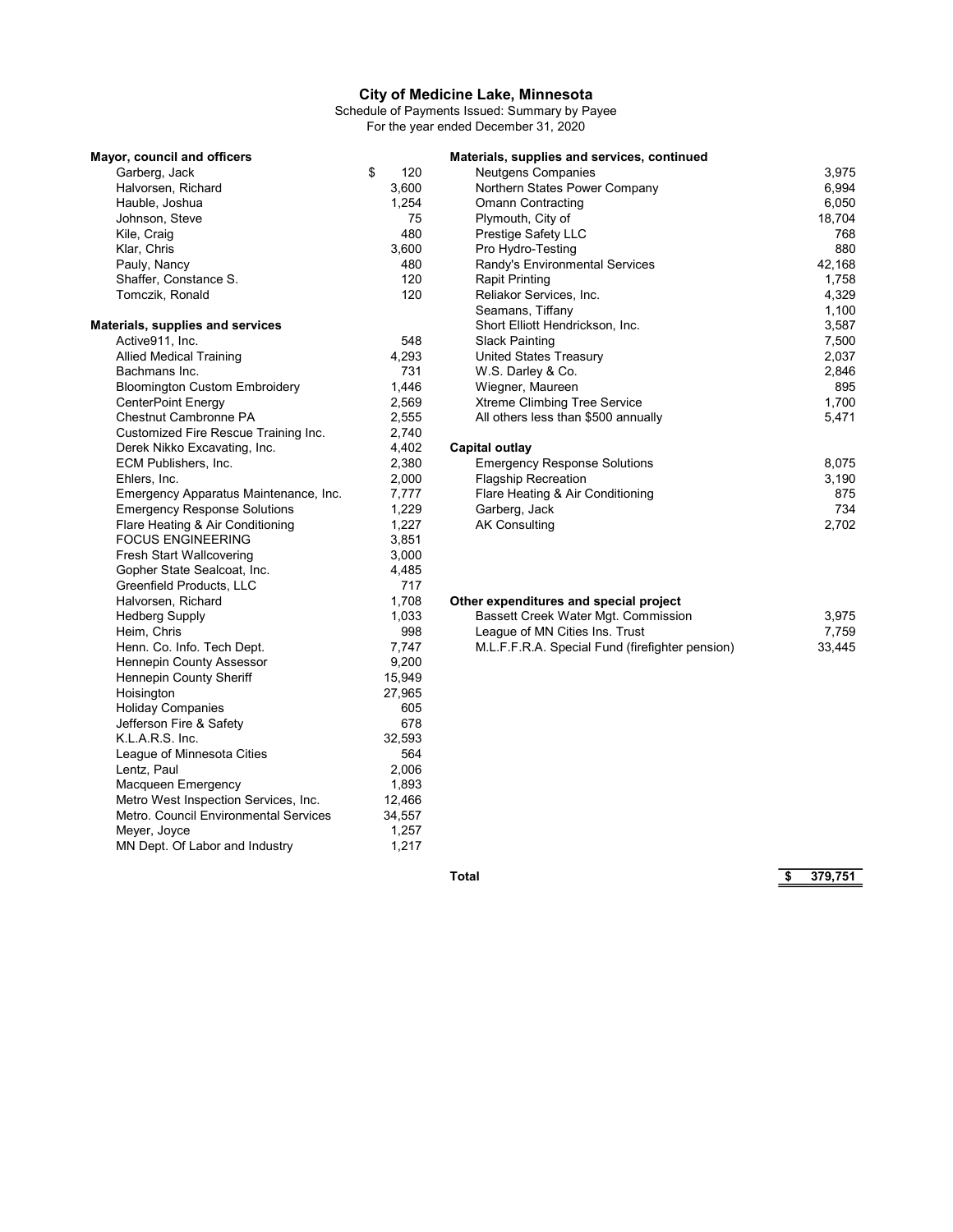#### General and Maintenance Reserve Funds Statement of Cash Receipts, Disbursements, Balances, and Investments For the year ended December 31, 2020

|                                         | General       | Maintenance   | Total         |
|-----------------------------------------|---------------|---------------|---------------|
| Clerk's balance at January 1, 2020      | \$<br>224,353 | \$<br>136,000 | \$<br>360,353 |
| Receipts                                | 733,747       |               | 733,747       |
| Sale of investments                     |               |               |               |
| <b>Disbursements</b>                    | 379,751       |               | 379,751       |
| Transfers In                            |               | 288,392       | 288,392       |
| <b>Transfers Out</b>                    | 288,392       |               | 288,392       |
| Purchase of investments                 | 200,000       |               | 200,000       |
| Clerk's balance at December 31, 2020    | 89,957        | \$<br>424,392 | \$<br>514,349 |
| Investment balance at December 31, 2020 | \$<br>311,946 |               |               |

#### Notes:

The city employs a General fund and a Maintenance Reserve fund

Maintenance Reserve was established and funded in 2019 in anticipation of future road, sewer and other renovations Sale of investments, if any, represents transfers from money market account

Purchase of investments, if any, represents transfers to money market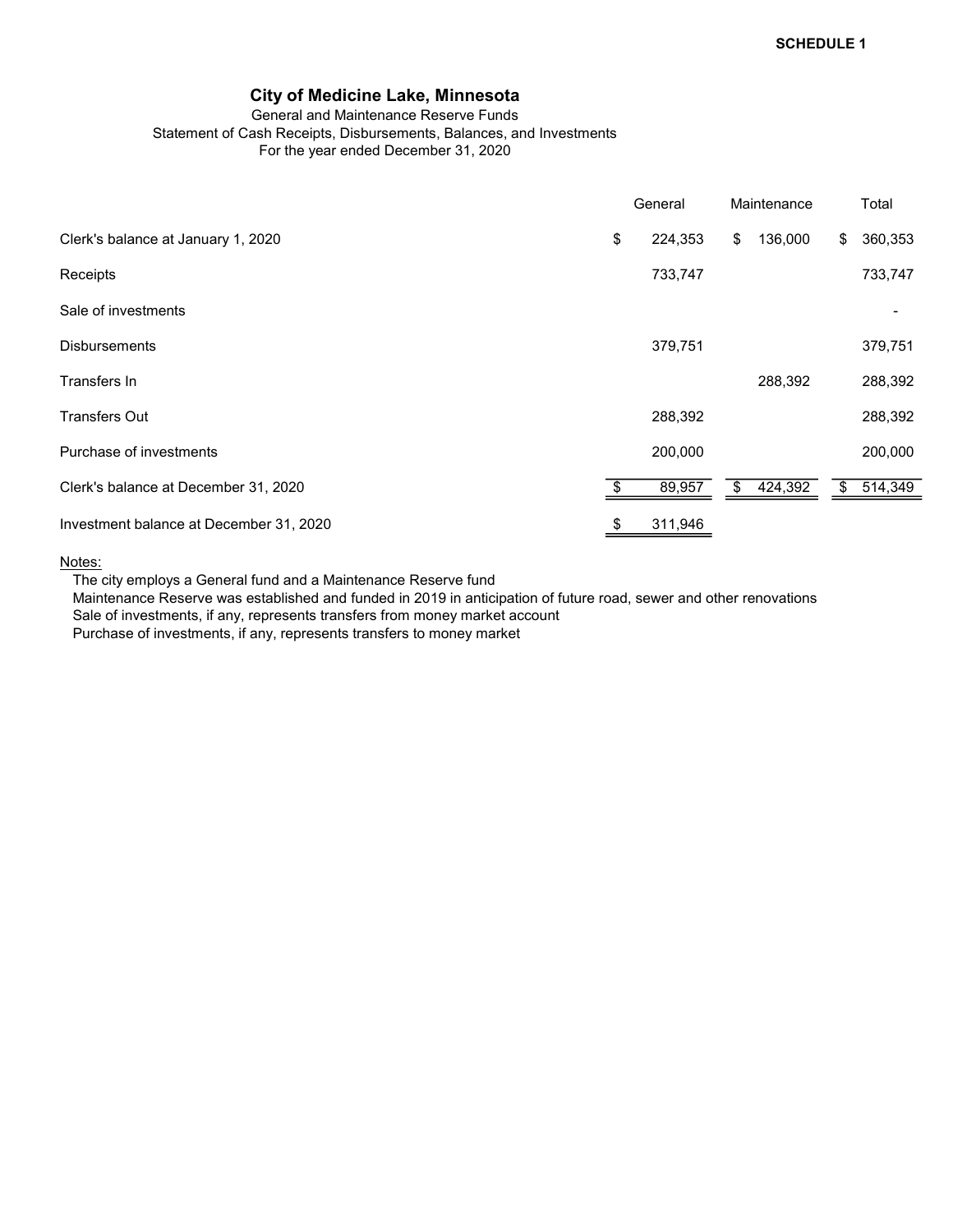General Fund Statement of Cash Receipts For the year ended December 31, 2020

#### **Receipts**

| Taxes                                                  |               |               |
|--------------------------------------------------------|---------------|---------------|
| General property tax                                   |               |               |
| Current, delinguent, penalties and interest            | 523,222<br>\$ |               |
|                                                        |               | \$<br>523,222 |
| Licenses and permits                                   |               |               |
| Building and road permits                              | 37,407        |               |
| Other (liquor, rental license)                         | 9,907         |               |
| Total licenses and permits                             |               | 47,314        |
| Intergovernmental                                      |               |               |
| <b>Federal Coronavirus Relief</b>                      | 29,232        |               |
| State Aid to fire departments                          | 13,445        |               |
| State grants and aids, other                           | 1,293         |               |
| Hennepin County - recycling grant                      | 1.844         |               |
| Hennepin County - aid to municipalities                | 3,342         |               |
| Metropolitan Council - water infiltration grant        | 108,392       |               |
| Total intergovernmental                                |               | 157,548       |
| Charges for services                                   |               |               |
| General government (resident services and filing fees) | 2,820         |               |
| Total charges for services                             |               | 2,820         |
| Miscellaneous                                          |               |               |
| Interest earnings                                      | 902           |               |
| Donations                                              | 1,200         |               |
| Fines and forfeitures                                  | 696           |               |
| All other                                              | 893           |               |
| Total miscellaneous                                    |               | 3,691         |
| <b>Total receipts</b>                                  | \$            | 734,595       |
| Other financing sources - sale of investments          |               |               |
| Total receipts and other financing sources             |               | 734,595       |
|                                                        |               |               |

Notes:

Sale of investments, if any, represents transfers from savings account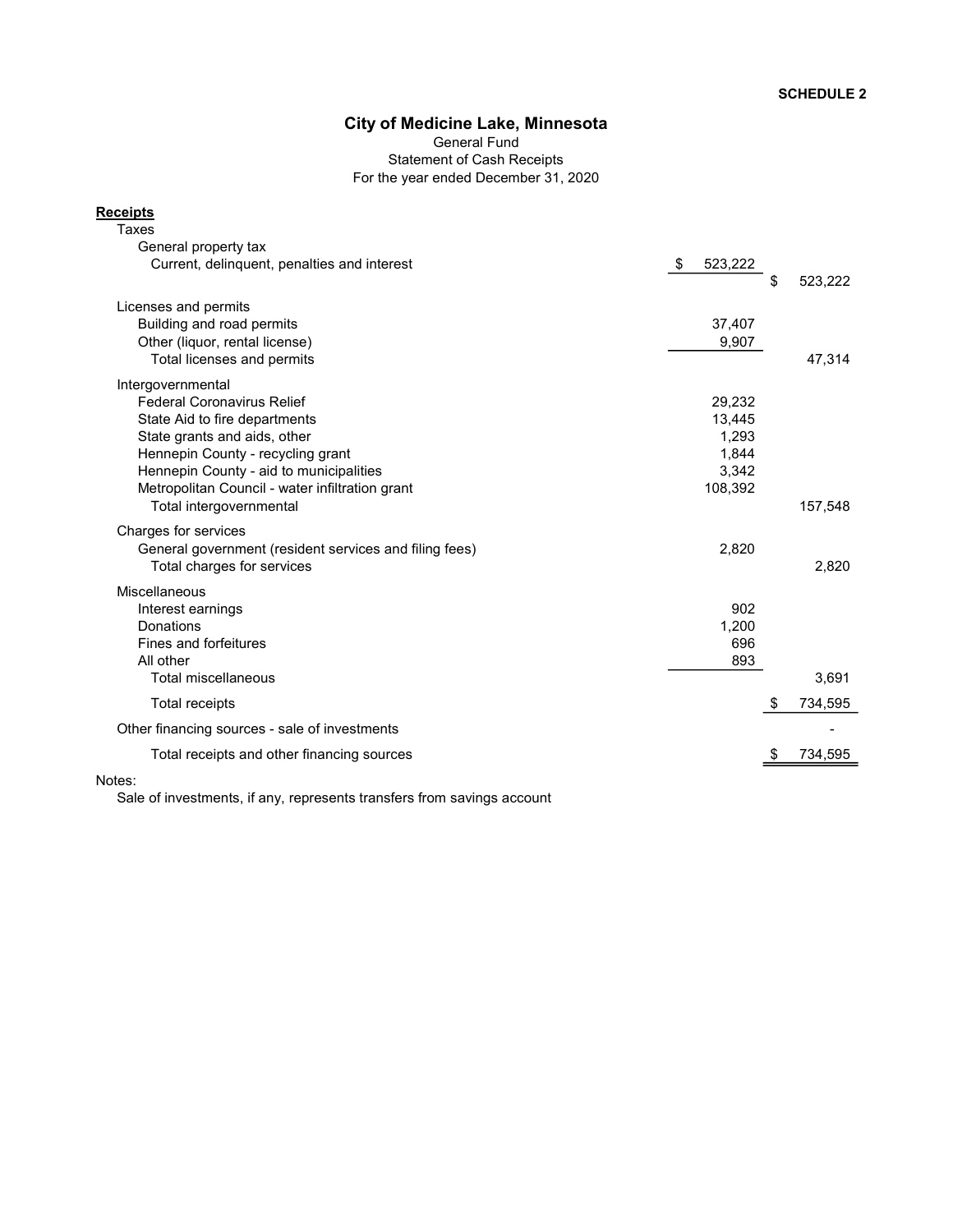Statement of Cash Disbursements For the year ended December 31, 2020 General Fund

| <b>Disbursements</b>                                         |         |     |         |
|--------------------------------------------------------------|---------|-----|---------|
| General government                                           |         |     |         |
| Mayor and Council                                            | \$      | 360 |         |
| Administration and finance                                   | 12,231  |     |         |
| Advisory and engineering services                            | 37,491  |     |         |
| Legal counsel                                                | 2,555   |     |         |
| City hall                                                    | 12,160  |     |         |
| Assessor                                                     | 9,200   |     |         |
| Elections                                                    | 3,397   |     |         |
| Insurance                                                    | 7,759   |     |         |
| General government capital outlay                            | 4,311   |     |         |
| Other general government                                     | 4,955   |     |         |
| Total general government                                     |         | \$  | 94,419  |
| <b>Public Safety</b>                                         |         |     |         |
| Police                                                       | 15,949  |     |         |
| Fire - current expenditure                                   | 80,685  |     |         |
| Fire - capital outlay                                        | 8,075   |     |         |
| <b>Building inspector</b>                                    | 17,162  |     |         |
| Total public safety                                          |         |     | 121,871 |
| Streets & highways                                           |         |     |         |
| Street maintenance                                           | 25,269  |     |         |
| Snow removal                                                 | 3,975   |     |         |
| <b>Street lighting</b>                                       | 4,999   |     |         |
| Total streets & highways                                     |         |     | 34,243  |
| Sanitation                                                   |         |     |         |
| Garbage collection and disposal                              | 40,475  |     |         |
| Recycling                                                    | 1,692   |     |         |
| Sewer system                                                 | 23,417  |     |         |
| Sewer connection fees - Metro, Environmental Services        | 34,557  |     |         |
| Total sanitation                                             |         |     | 100,141 |
|                                                              |         |     |         |
| Parks, recreation and environment                            |         |     |         |
| Parks - current expenditure                                  | 25,887  |     |         |
| Parks - capital outlay                                       | 3,190   |     | 29,077  |
| Total parks and recreation                                   |         |     |         |
| <b>Total disbursements</b>                                   |         | \$  | 379,751 |
| Other financing uses - transfers to maintenance reserve fund | 288,392 |     | 288,392 |
| Total disbursements and other financing uses                 |         | S   | 668,143 |
| Notes:                                                       |         |     |         |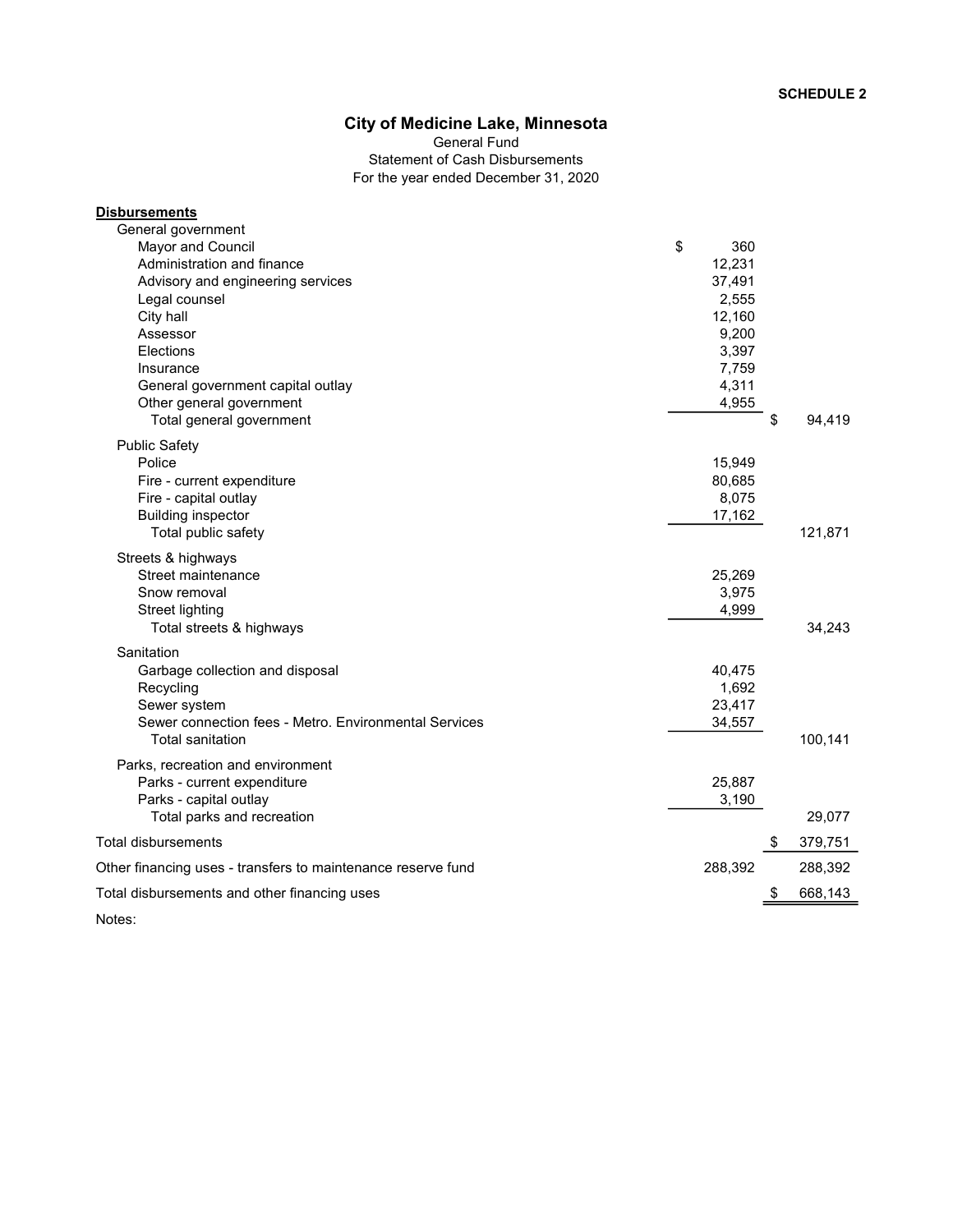Statements of Accounts Receivable and Accounts Payable As of December 31, 2020

| <b>Accounts Receivable:</b>           | <b>Item and purpose</b>                    | <b>Amount</b> |
|---------------------------------------|--------------------------------------------|---------------|
| <b>Hennepin County Treasurer</b>      | Real estate taxes, final settlement 2020   | \$<br>9,273   |
|                                       |                                            | \$<br>9,273   |
| <b>Accounts Payable:</b>              | Item and purpose                           | <b>Amount</b> |
| <b>Bufflehead Web</b>                 | Web services                               | \$<br>90      |
| <b>CenterPoint Energy</b>             | Utilities                                  | 496           |
| City of Plymouth                      | Rental inspections, yard waste site useage | 2,957         |
| Emergency Apparatus Maintenance, Inc. | Equipment maintenance                      | 2,080         |
| <b>Fresh Start Wallcovering</b>       | Fire department refurbishing               | 3,000         |
| Halvorsen, Richard                    | <b>Supplies</b>                            | 411           |
| Heim, Chris                           | Phone                                      | 112           |
| Henn. Co. Info. Tech Dept.            | Radio services                             | 647           |
| Hennepin County Sheriff               | Patrol services                            | 4,007         |
| Hoisington                            | Advisory / consulting                      | 1,688         |
| <b>Holiday Companies</b>              | Fuel                                       | 102           |
| Hoshal, Ted                           | Supplies                                   | 324           |
| K.L.A.R.S. Inc.                       | Tree removal                               | 4,896         |
| MN Dept. Of Labor and Industry        | Building permit surcharge report           | 52            |
| Neutgens Companies                    | Snow plowing                               | 2,600         |
| Northern States Power Company         | <b>Utilities</b>                           | 624           |
| <b>Rapit Printing</b>                 | Printing                                   | 194           |
| Seamans, Tiffany                      | <b>Cleaning services</b>                   | 100           |
| Short Elliott Hendrickson, Inc.       | Advisory / consulting                      | 13,250        |
| Trophies by Linda                     | <b>Supplies</b>                            | 103           |
| <b>United States Treasury</b>         | Payroll taxes                              | 689           |
| <b>Xtreme Climbing Tree Service</b>   | Tree removal                               | 2,600         |
|                                       |                                            | \$<br>41,024  |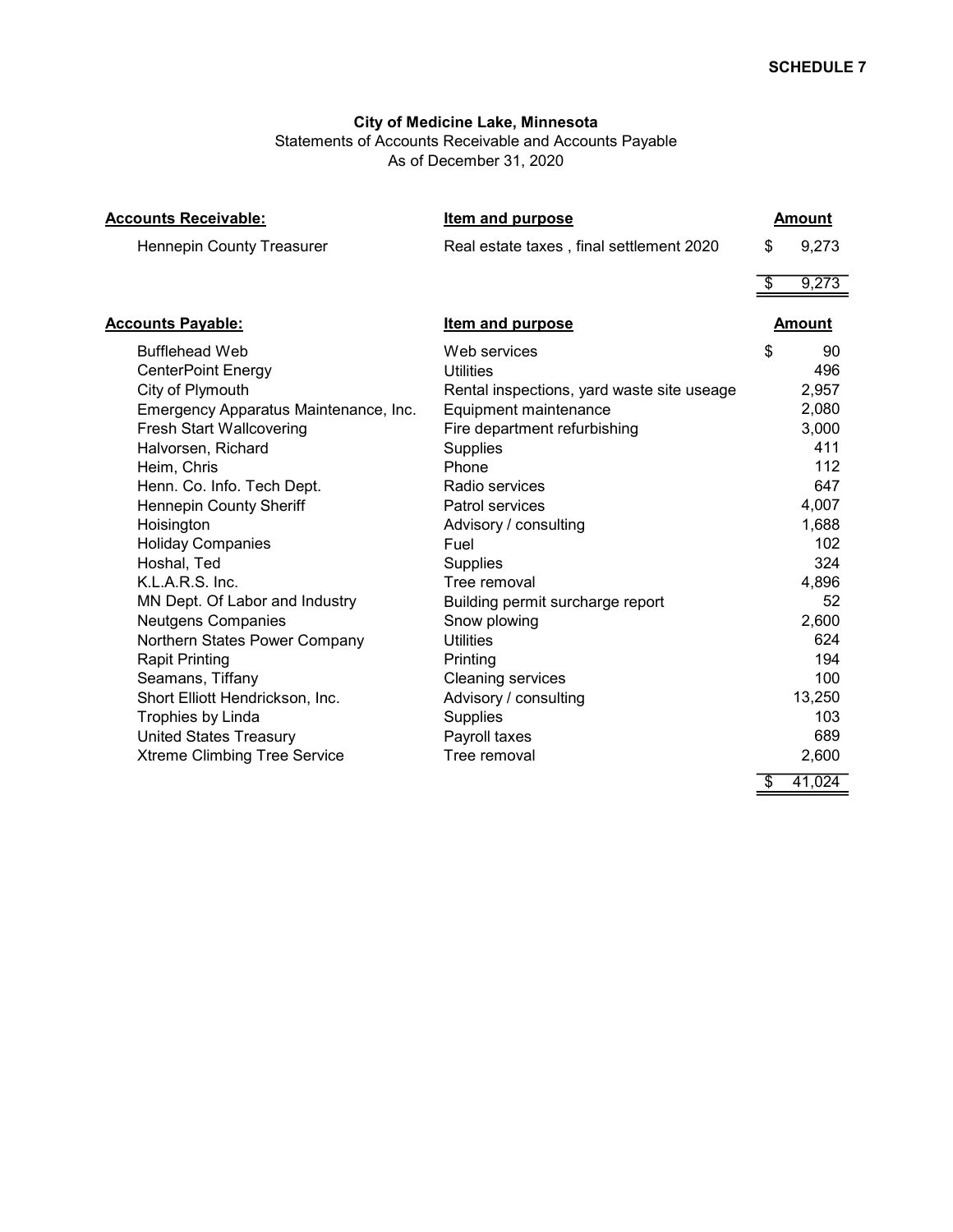Statement of Investment Activity - General Fund For the year ended December 31, 2020

| <b>Investments balance January 1, 2020</b><br>Money market<br>Other |                                | \$<br>111,098 |           |
|---------------------------------------------------------------------|--------------------------------|---------------|-----------|
| Total investments, beginning                                        |                                |               | \$111,098 |
| Purchase of investments and interest earned                         |                                |               |           |
| Money market                                                        | Interest earned                | 848           |           |
| Money market                                                        | Transfer from checking account | 200,000       |           |
| Total purchases of investments                                      |                                |               | 200,848   |
| Sale of investments                                                 |                                |               |           |
| Money market                                                        | Transfer to checking           |               |           |
| Total sales of investments                                          |                                |               |           |
| <b>Investments balance December 31, 2020</b>                        |                                |               |           |
| Money market                                                        |                                | 311,946       |           |
| Other                                                               |                                |               |           |
| Total investments, ending                                           |                                |               | \$311,946 |

## Notes:

Investments include general fund and maintenance reserve